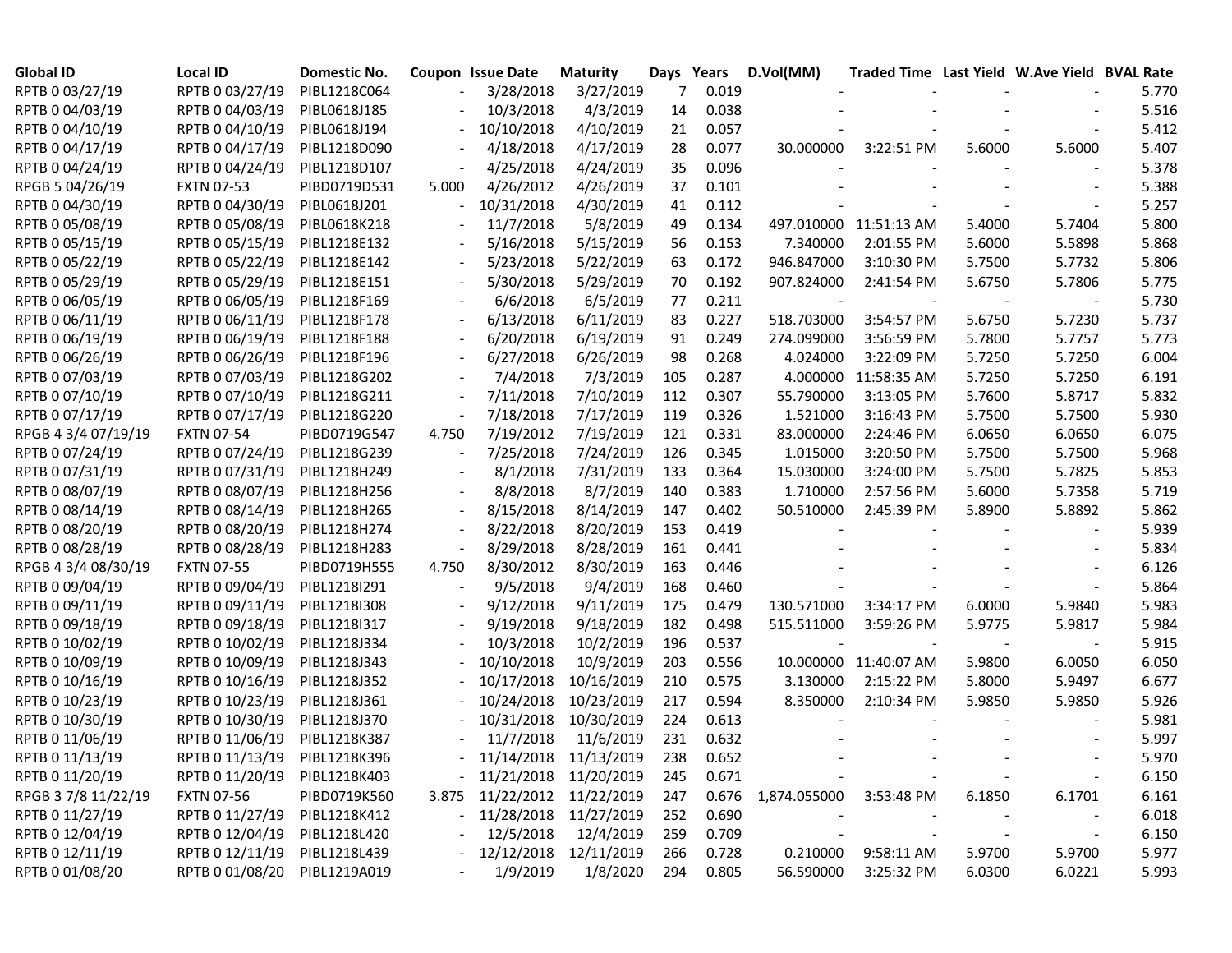| <b>Global ID</b>     | <b>Local ID</b>   | Domestic No. |        | Coupon Issue Date | <b>Maturity</b> |     | Days Years | D.Vol(MM)    | Traded Time Last Yield W.Ave Yield BVAL Rate |        |                          |       |
|----------------------|-------------------|--------------|--------|-------------------|-----------------|-----|------------|--------------|----------------------------------------------|--------|--------------------------|-------|
| RPGB 3 3/8 01/12/20  | <b>FXTN 03-22</b> | PIBD0320A229 | 3.375  | 1/12/2017         | 1/12/2020       | 298 | 0.816      | 103.956000   | 10:31:51 AM                                  | 6.1250 | 6.1250                   | 6.105 |
| RPTB 0 01/15/20      | RPTB 0 01/15/20   | PIBL1219A028 |        | 1/16/2019         | 1/15/2020       | 301 | 0.824      | 60.150000    | 3:00:40 PM                                   | 6.0500 | 6.0117                   | 6.040 |
| RPTB 0 01/22/20      | RPTB 0 01/22/20   | PIBL1219A037 |        | 1/23/2019         | 1/22/2020       | 308 | 0.843      |              |                                              |        |                          | 6.033 |
| RPTB 0 01/29/20      | RPTB 0 01/29/20   | PIBL1219A046 |        | 1/30/2019         | 1/29/2020       | 315 | 0.862      |              |                                              |        |                          | 5.949 |
| RPTB 0 02/05/20      | RPTB 0 02/05/20   | PIBL1219B054 |        | 2/6/2019          | 2/5/2020        | 322 | 0.882      | 0.130000     | 3:02:38 PM                                   | 6.0000 | 6.0000                   | 5.979 |
| RPTB 0 02/12/20      | RPTB 0 02/12/20   | PIBL1219B063 |        | 2/13/2019         | 2/12/2020       | 329 | 0.901      | 120.630000   | 3:35:14 PM                                   | 6.1000 | 6.0952                   | 6.110 |
| RPGB 7 3/4 02/18/20  | <b>FXTN 10-50</b> | PIBD1020B508 | 7.750  | 2/18/2010         | 2/18/2020       | 335 | 0.917      | 8.900000     | 3:57:35 PM                                   | 6.0500 | 6.0506                   | 5.986 |
| RPTB 0 02/19/20      | RPTB 0 02/19/20   | PIBL1219B072 |        | 2/20/2019         | 2/19/2020       | 336 | 0.920      |              |                                              |        |                          | 6.036 |
| RPTB 0 03/11/20      | RPTB 0 03/11/20   | PIBL1219C106 |        | 3/13/2019         | 3/11/2020       | 357 | 0.977      | 21.745000    | 3:33:41 PM                                   | 6.0300 | 6.0225                   | 6.022 |
| RPTB 0 03/18/20      | RPTB 0 03/18/20   | PIBL1219C115 |        | 3/20/2019         | 3/18/2020       | 364 | 0.997      | 260.610000   | 3:58:15 PM                                   | 6.0253 | 6.0332                   | 6.035 |
| RPGB 4 1/4 04/11/20  | RTB 03-08         | PIID0320D087 | 4.250  | 4/11/2017         | 4/11/2020       | 388 | 1.062      | 3,442.439000 | 3:49:54 PM                                   | 6.1275 | 6.1406                   | 6.143 |
| RPGB 7 1/4 08/19/20  | RTB 10-01         | PIID1020H015 | 7.250  | 8/19/2010         | 8/19/2020       | 518 | 1.418      | 10.500000    | 2:12:28 PM                                   | 6.1000 | 6.1000                   | 6.081 |
| RPGB 3 3/8 08/20/20  | <b>FXTN 05-73</b> | PIBD0520H735 | 3.375  | 8/20/2015         | 8/20/2020       | 519 | 1.421      | 226.100000   | 2:39:42 PM                                   | 6.0800 | 6.1497                   | 6.127 |
| RPGB 6 1/8 09/16/20  | <b>FXTN 10-51</b> | PIBD1020I510 | 6.125  | 9/16/2010         | 9/16/2020       | 546 | 1.495      |              |                                              |        |                          | 6.157 |
| RPGB 5 7/8 12/16/20  | <b>FXTN 10-52</b> | PIBD1020L525 | 5.875  | 12/16/2010        | 12/16/2020      | 637 | 1.744      |              |                                              |        |                          | 6.206 |
| RPGB 4 1/4 01/25/21  | <b>FXTN 03-23</b> | PIBD0321A236 | 4.250  | 1/25/2018         | 1/25/2021       | 677 | 1.854      |              | 288.000000 10:55:55 AM                       | 6.1250 | 6.1250                   | 6.076 |
| RPGB 7 3/8 03/03/21  | RTB 10-02         | PIID1021C027 | 7.375  | 3/3/2011          | 3/3/2021        | 714 | 1.955      | 13.560000    | 3:53:13 PM                                   | 6.0800 | 6.0737                   | 5.898 |
| RPGB 3 1/2 03/20/21  | <b>FXTN 07-57</b> | PIBD0721C574 | 3.500  | 3/20/2014         | 3/20/2021       | 731 | 2.001      |              |                                              |        |                          | 6.110 |
| RPGB 6 1/2 04/28/21  | <b>FXTN 10-53</b> | PIBD1021D531 | 6.500  | 4/28/2011         | 4/28/2021       | 770 | 2.108      |              |                                              |        |                          | 6.350 |
| RPGB 4 7/8 06/13/21  | RTB 03-09         | PIID0321F092 | 4.875  | 6/13/2018         | 6/13/2021       | 816 | 2.234      | 29.322000    | 3:01:51 PM                                   | 6.1000 | 6.0884                   | 6.117 |
| RPGB 5 3/4 10/20/21  | RTB 10-03         | PIID1021J039 | 5.750  | 10/20/2011        | 10/20/2021      | 945 | 2.587      |              |                                              |        |                          | 6.205 |
| RPGB 5 3/4 11/24/21  | <b>FXTN 10-55</b> | PIBD1021K551 | 5.750  | 11/24/2011        | 11/24/2021      | 980 | 2.683      |              |                                              |        |                          | 6.054 |
| RPGB 63/8 01/19/22   | <b>FXTN 10-54</b> | PIBD1022G545 | 6.375  | 7/19/2011         | 1/19/2022 1036  |     | 2.836      |              | 39.000000 11:01:41 AM                        | 6.0700 | 6.0962                   | 6.047 |
| RPGB 4 01/26/22      | <b>FXTN 05-74</b> | PIBD0522A747 | 4.000  | 1/26/2017         | 1/26/2022 1043  |     | 2.856      | 40.000000    | 2:47:54 PM                                   | 6.1350 | 6.1375                   | 6.139 |
| RPGB 15 03/14/22     | <b>FXTN 20-02</b> | PIBD2022C021 | 15.000 | 3/14/2002         | 3/14/2022 1090  |     | 2.984      |              |                                              |        |                          | 5.938 |
| RPGB 4 7/8 08/02/22  | <b>FXTN 10-56</b> | PIBD1022H562 | 4.875  | 8/2/2012          | 8/2/2022 1231   |     | 3.370      |              |                                              |        |                          | 6.264 |
| RPGB 4 3/4 09/13/22  | <b>FXTN 10-57</b> | PIBD1022I570 | 4.750  | 9/13/2012         | 9/13/2022 1273  |     | 3.485      |              |                                              |        |                          | 6.181 |
| RPGB 12 3/4 10/17/22 | <b>FXTN 20-03</b> | PIBD2022J033 | 12.750 | 10/17/2002        | 10/17/2022 1307 |     | 3.578      |              |                                              |        |                          | 6.095 |
| RPGB 4 5/8 12/04/22  | RTB 05-11         | PIID0522L114 | 4.625  | 12/4/2017         | 12/4/2022 1355  |     | 3.710      |              | 87.900000 10:52:16 AM                        | 6.1250 | 6.0530                   | 6.041 |
| RPGB 4 12/06/22      | <b>FXTN 10-58</b> | PIBD1022L585 | 4.000  | 12/6/2012         | 12/6/2022 1357  |     | 3.715      |              |                                              |        |                          | 6.076 |
| RPGB 13 02/20/23     | <b>FXTN 20-04</b> | PIBD2023B048 | 13.000 | 2/20/2003         | 2/20/2023 1433  |     | 3.923      |              |                                              |        |                          | 6.113 |
| RPGB 5 1/2 03/08/23  | <b>FXTN 05-75</b> | PIBD0523C752 | 5.500  | 3/8/2018          | 3/8/2023 1449   |     | 3.967      | 2,762.620000 | 3:59:33 PM                                   | 5.9250 | 5.8996                   | 5.854 |
| RPGB 3 1/2 04/21/23  | <b>FXTN 07-58</b> | PIBD0723D588 | 3.500  | 4/21/2016         | 4/21/2023 1493  |     | 4.088      | 232.000000   | 3:37:55 PM                                   | 6.0000 | 6.0000                   | 6.047 |
| RPGB 11 7/8 05/29/23 | <b>FXTN 20-05</b> | PIBD2023E054 | 11.875 | 5/29/2003         | 5/29/2023 1531  |     | 4.192      |              |                                              |        | $\overline{\phantom{a}}$ | 6.230 |
| RPGB 3 1/4 08/15/23  | RTB 10-04         | PIID1023H046 | 3.250  | 8/15/2013         | 8/15/2023 1609  |     | 4.405      | 16.350000    | 3:04:21 PM                                   | 6.1450 | 6.1856                   | 6.102 |
| RPGB 11 3/8 10/23/23 | <b>FXTN 20-06</b> | PIBD2023J068 |        | 11.375 10/23/2003 | 10/23/2023 1678 |     | 4.594      |              |                                              |        |                          | 6.092 |
| RPGB 6 1/4 03/12/24  | RTB 05-12         | PIID0524C129 | 6.250  | 3/12/2019         | 3/12/2024 1819  |     | 4.980      | 8,636.540000 | 3:59:28 PM                                   | 6.1100 | 6.1094                   | 6.109 |
| RPGB 4 1/2 04/20/24  | <b>FXTN 07-59</b> | PIBD0724D595 | 4.500  | 4/20/2017         | 4/20/2024 1858  |     | 5.087      |              |                                              |        |                          | 6.057 |
| RPGB 12 3/8 06/03/24 | <b>FXTN 20-07</b> | PIBD2024F075 | 12.375 | 6/3/2004          | 6/3/2024 1902   |     | 5.207      |              |                                              |        | $\overline{\phantom{a}}$ | 6.011 |
| RPGB 12 7/8 08/05/24 | <b>FXTN 20-08</b> | PIBD2024H086 | 12.875 | 8/5/2004          | 8/5/2024 1965   |     | 5.380      |              |                                              |        |                          | 6.101 |
| RPGB 4 1/8 08/20/24  | <b>FXTN 10-59</b> | PIBD1024H595 | 4.125  | 8/20/2014         | 8/20/2024 1980  |     | 5.421      |              |                                              |        |                          | 6.132 |
| RPGB 13 3/4 11/11/24 | <b>FXTN 20-09</b> | PIBD2024K091 | 13.750 | 11/11/2004        | 11/11/2024 2063 |     | 5.648      |              |                                              |        |                          | 6.097 |